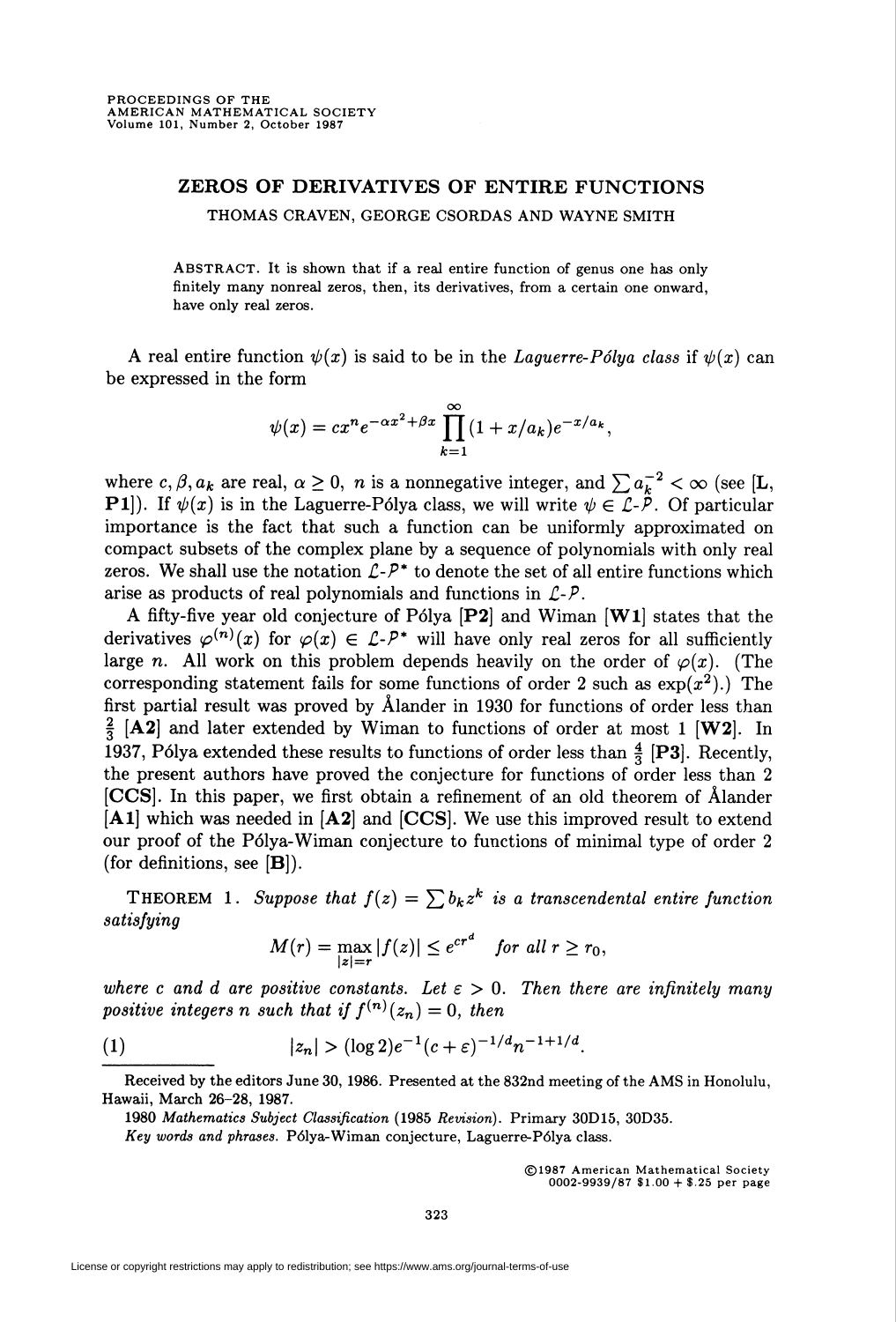This theorem is an improvement of Âlander's theorem (see, for example, [CCS]). Ålander's theorem applied to  $f(z)$  would yield, in place of (1), the inequality  $\left|z_n\right| >$  $(\log 2)n^{-1+1/\lambda}$  for any  $\lambda > d$ .

PROOF OF THEOREM 1. We have by Cauchy's inequality that

$$
(2) \t\t\t |b_n| \leq \frac{e^{\log M(r)}}{r^n}, \t n \geq 0, r > 0.
$$

Let  $H(r)$  denote the inverse function of log  $M(r)$ . It follows that for  $r \geq cr_0^d = r_1$ ,

(3) 
$$
r^{1/d}c^{-1/d} \leq H(r).
$$

If  $r = H(n)$ , then by (2),  $|b_n| \leq (e/H(n))^n$ . Thus, by (3), there is a positive integer  $n_1$  such that  $|b_n| \leq (en^{-1/d})^n c^{n/d}$  for  $n \geq n_1$ . In particular, if  $\delta > 0$ , then  $\vert b_n \vert n^{n/d} e^{-n} (c + \delta)^{-n/d} = o(1)$  as  $n \to \infty$ . Hence there are arbitrarily large n such that

(4) 
$$
|b_{k+n}/b_n| < e^k (c+\delta)^{k/d} (k+n)^{-k/d}, \qquad k \ge 1.
$$

Then by  $(4)$ , there are infinitely many n such that

$$
\left| \frac{f^{(n)}(z)}{n!b_n} \right| = \left| \sum_{k=0}^{\infty} {n+k \choose k} \frac{b_{k+n}}{b_n} z^k \right|
$$
  
\n
$$
\geq 1 - \sum_{k=1}^{\infty} {n+k \choose k} \frac{b_{k+n}}{b_n} |z^k|
$$
  
\n
$$
> 1 - \sum_{k=1}^{\infty} {n+k \choose k} \frac{e^k (c+\delta)^{k/d}}{(n+k)^{k/d}} |z^k|
$$
  
\n
$$
> 2 - \sum_{k=0}^{\infty} {n+k \choose k} \frac{e^k (c+\delta)^{k/d}}{n^{k/d}} |z^k|.
$$

If  $|z|e(c + \delta)^{1/d}n^{-1/d} < 1$ , then the expression above is equal to

(5) 
$$
2 - (1 - e n^{-1/d} (c + \delta)^{1/d} |z|)^{-n-1}.
$$

Also, for sufficiently large  $n$ ,

$$
(\log 2)e^{-1}(c+3\delta)^{-1/d}n^{-1+1/d} < (\log 2)e^{-1}(c+2\delta)^{-1/d}n^{1/d}(n+1)^{-1}.
$$

We conclude that if  $|z| \leq (\log 2)e^{-1}(c + 3\delta)^{-1/d}n^{-1+1/d}$  and n is large, then expression (5) is larger than

(6) 
$$
2 - \left(1 - \frac{\log 2}{n+1} \left(\frac{c+\delta}{c+2\delta}\right)^{1/d}\right)^{-n-1}
$$

Since (6) is positive for all sufficiently large n, the theorem follows by setting  $\delta =$  $\varepsilon/3$ .

We now present an example showing that Theorem 1 is essentially sharp. Let  $f(z) = e^{-cz^2}$ , where  $c > 0$ . Then  $f^{(n)}$  is an odd function if n is odd, so  $f^{(n)}(0) = 0$ . Also, if n is even there is a zero  $z_n$  of  $f^{(n)}$  satisfying

$$
c^{-1/2}n^{-1/2} \le z_n \le (3/2)^{1/2}c^{-1/2}n^{-1/2}.
$$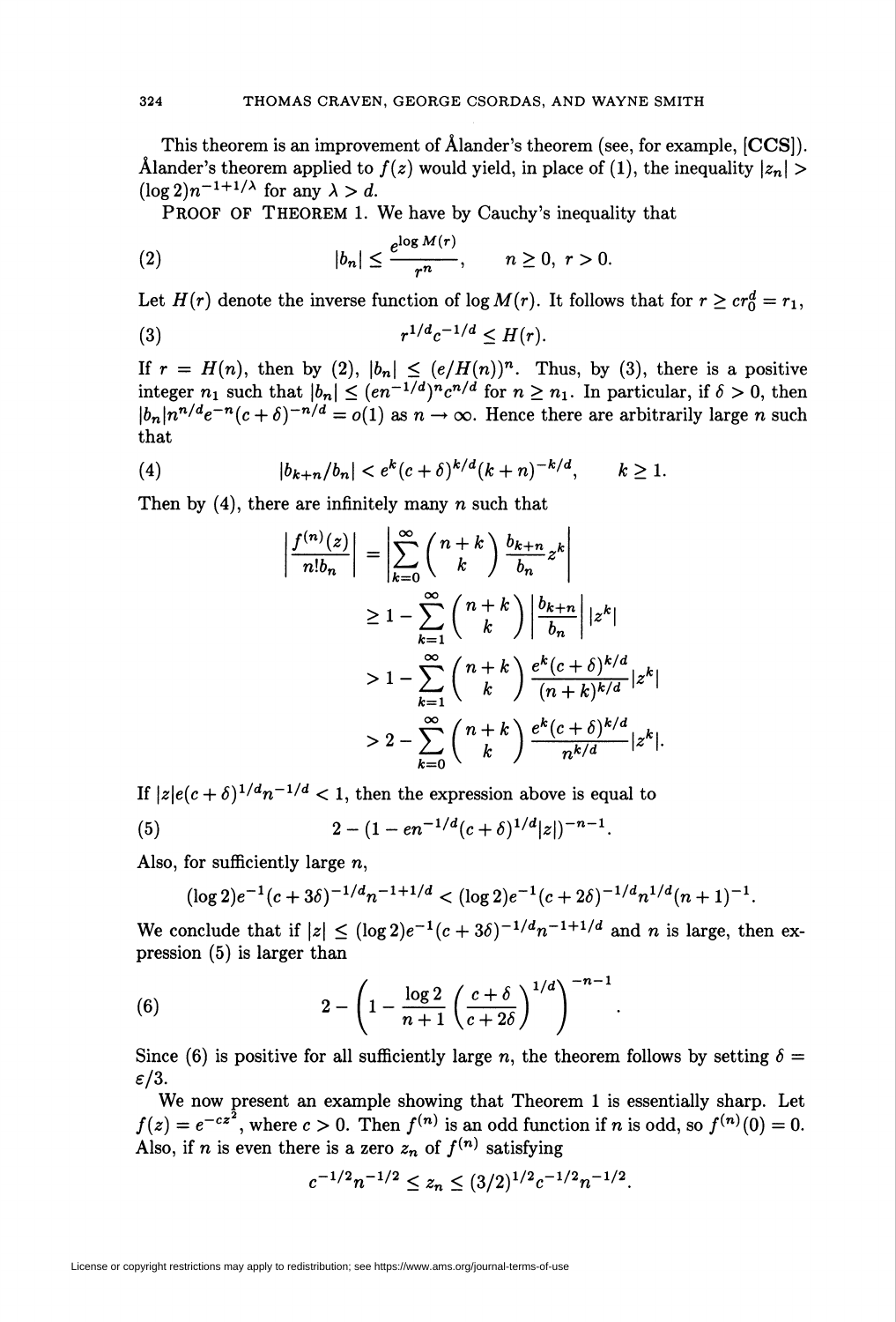These estimates are due to Wiman  $[\mathbf{W1}]$ . From this it is clear that the only possible improvement in inequality (1) would be an improvement in the constant  $(\log 2)/e$ .

An immediate consequence of Theorem 1 (with  $d = 2$ ,  $\varepsilon$  replaced by  $\varepsilon/2$ , and  $c = \alpha + \epsilon/2$  for functions in the Laguerre-Pólya class is the following corollary.

COROLLARY 1. Suppose that

$$
f(z) = p(z)e^{-\alpha z^2 + \beta z} \prod (1 + z/a_k)e^{-z/a_k}
$$

is a transcendental function in  $\mathcal{L}$ - $\mathcal{P}^*$ , where  $p(z)$  is a real polynomial, and that  $\varepsilon > 0$ . Then there are infinitely many positive integers n such that if  $f^{(n)}(z_n) = 0$ , then

$$
|z_n| > (\log 2)e^{-1}(\alpha + \varepsilon)^{-1/2}n^{-1/2}.
$$

We now turn our attention to the Pólya-Winman conjecture. We shall need the following results, in which we write  $D^n f$  for  $f^{(n)}$ .

LEMMA 1 [CCS, LEMMA 1]. If  $\varphi \in \mathcal{L}$ - $P^*$  and if  $D^m \varphi \in \mathcal{L}$ - $P$  for some nonnegative integer m, then for any  $a \in \mathbf{R}$ 

$$
D^{m+1}[(x+a)\varphi(x)] \in \mathcal{L} \text{-} \mathcal{P}.
$$

LEMMA 2 [CCS, LEMMA 2]. Let  $\varphi(x) = p(x)\psi(x) \in \mathcal{L}$ -P\*, where  $p(x)$  is a nonconstant polynomial with only nonreal zeros and where

$$
\psi(x) = cx^n e^{\beta x} \prod_{k=1}^{\infty} (1 + x/a_k) e^{-x/a_k}
$$

is in  $\mathcal{L}$ -P. Then there is a positive integer N and an open nonempty interval I such that if  $\gamma \in I$ , then  $(D + \gamma)\varphi_N(x)$  has fewer nonreal zeros than  $p(x)$ , where

$$
\varphi_N(x) = cp(x) \left( \exp \left\{ \left( \beta - \sum_{k=1}^{N-1} \frac{1}{a_k} \right) x \right\} \right) \prod_{k=N}^{\infty} \left( 1 + \frac{x}{a_k} \right) e^{-x/a_k}.
$$

THEOREM 2. Let  $\varphi \in \mathcal{L} - P^*$ . If  $\gamma_1 < \gamma_2$  and if  $(D + \gamma_i)\varphi(x) \in \mathcal{L} - P$ ,  $j = 1, 2$ , then

$$
(D+\gamma)\varphi(x)\in \mathcal{L}\text{-}\mathcal{P}\quad\text{for all }\gamma\in[\gamma_1,\gamma_2].
$$

Moreover, the real zeros of  $D(\varphi'/\varphi)$  are all simple.

This theorem, but with a restriction on the order of  $\varphi$ , is [CCS, Corollary 1]. The theorem is proved by using the same counting argument as in the original proof, except that a refinement of [CCS, Lemma 3] is now required. The upper bound in that lemma must be recognized to be  $2d + 1$  when  $\varphi$  has infinitely many zeros.

THEOREM 3. Let  $\varphi(x) = p(x)e^{\beta x} \prod_{i=1}^{n} (1 + x/a_k)e^{-x/a_k} \in \mathcal{L}$ -P\*, where  $p(x)$  is a polynomial. If  $(D + \gamma)\varphi(x) \in \mathcal{L}$ -P for all  $\gamma$  in an open nonempty interval I, then there is a positive integer m such that  $D^m\varphi(x) \in \mathcal{L}$ -P.

This theorem but with a restriction to order less than 2, was proved as Theorem 2 of [CCS]. It was proved by obtaining a contradiction involving Âlander's theorem. The same proof yields Theorem 3 when we use Corollary 1 (with  $\alpha = 0$  and  $\varepsilon$ sufficiently small) in place of Âlander's theorem. It is important to notice that Theorem 1 is translation invariant.

We now give our application of Theorem 1 to the Pólya-Wiman conjecture.